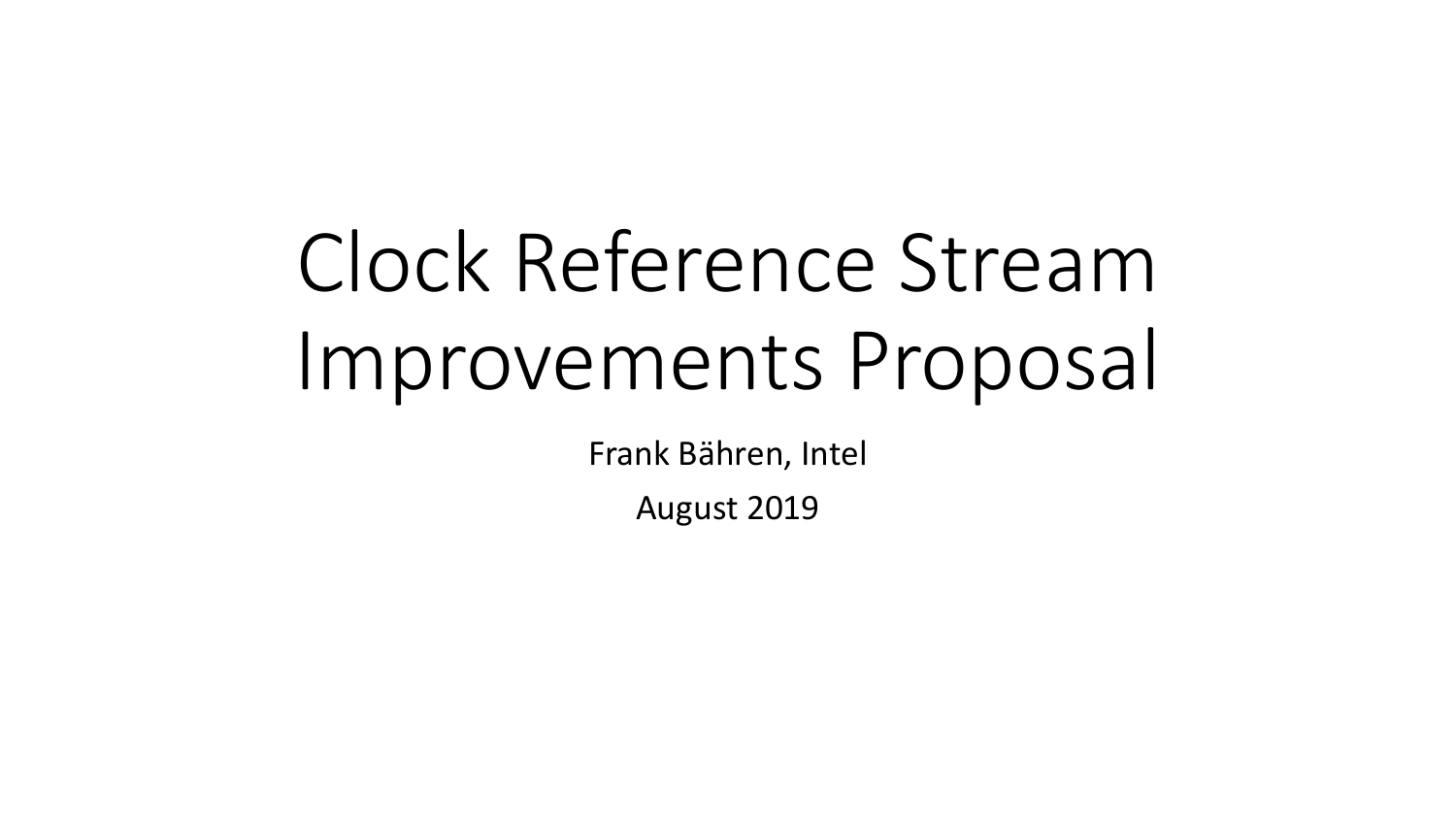## Issues with Current CRF Definition (1)

- PTP-related time stamps are absolute, but media clock is incremental
	- Have to "count" CRF PDUs and the number of contained time stamps, then multiply with timestamp\_interval field to determine events elapsed
	- As opposed to the statement in 10.1

CRF is tolerant of lost packets since clocks free-wheel between defined clock points

a lost packet means I don't know how many events have elapsed, I am thus unable to maintain relation between media clock and PTP clock

- I could extrapolate and/or guess from seq num how many packets I have missed, but that's more of a heuristic  $-$  or outright cheating.
- Being more tolerant to lost packets would resolve the conflict between not reserving bandwidth (10.3.1) and still running in the SR traffic class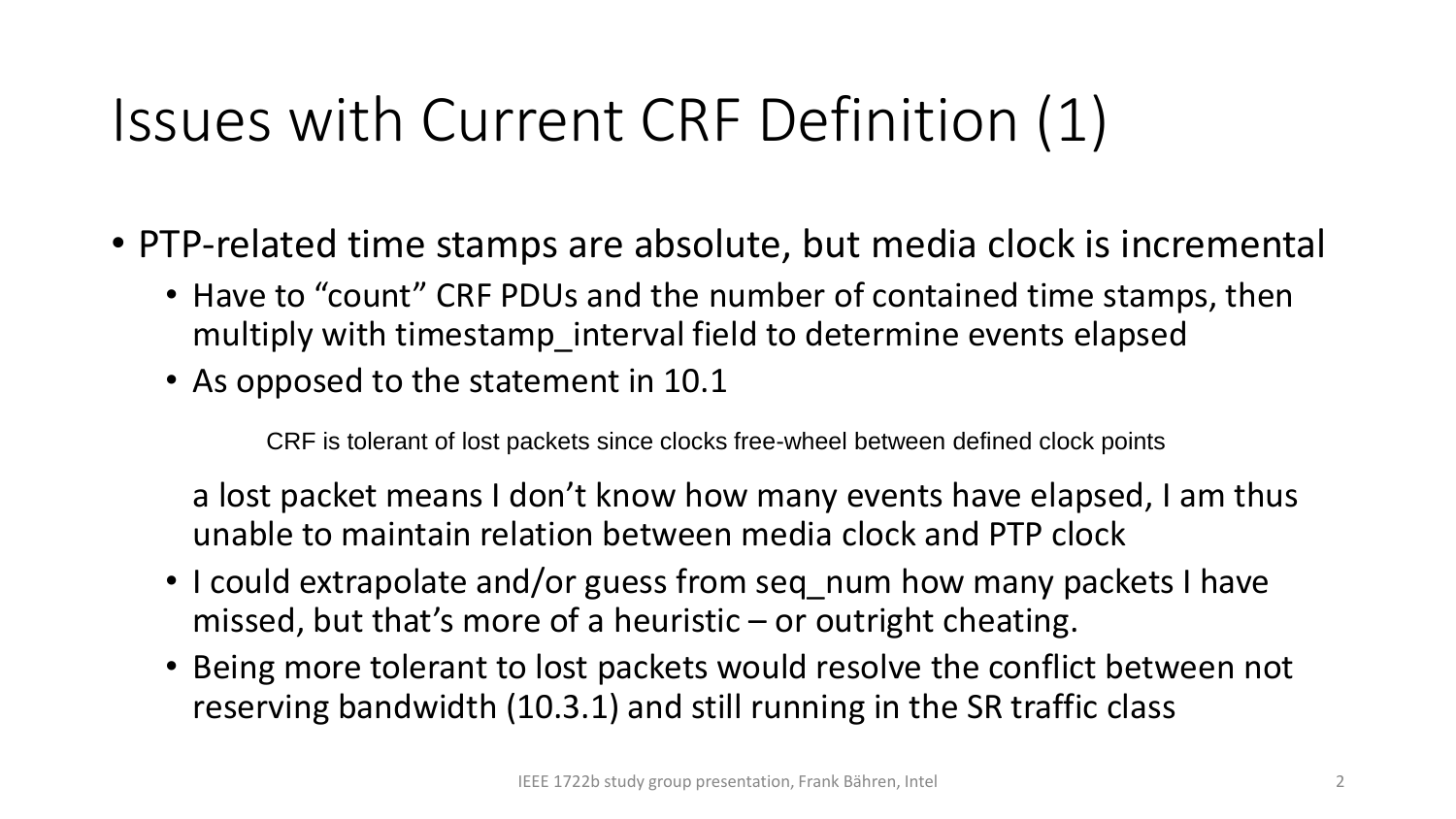# Issues with Current CRF Definition (2)

- Media Clock is represented in events that, in turn, represent elapsed media time
	- Several specific media event types defined (audio samples, video lines, video pixels, etc.) but at the end of the day, they all represent **media clock time**.
- Why not introducing a generic "media clock" type that can be used for everything?
	- Has to address a few details to enable general use

Unrelated question:

• When would we ever need more than two timestamps in the same PDU? What for? Is anyone using non-linear extrapolation for time conversion?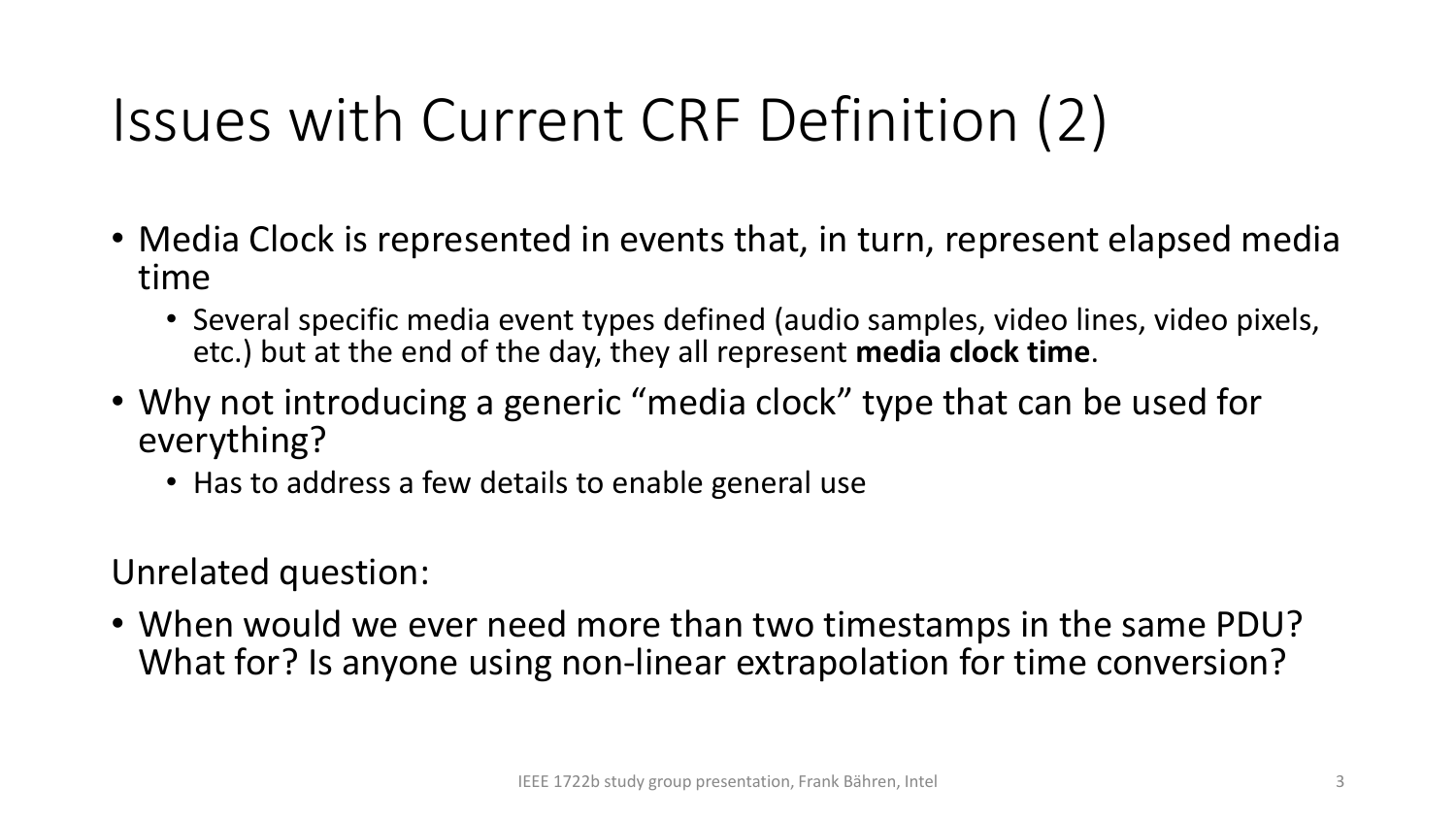#### Introduction to Generic Media Time Type

- We still have "events", but they are just time ticks
- Event durations that have an infinite fractional part can cause accumulating rounding errors, e.g. 48kHz  $\rightarrow$  20.83µs Need to express the time span of an event in a fractional way, i.e. numerator and denominator, ideally in the irreducible form.
- There is often still an underlying idea of what the "event" represents (e.g. an audio sample interval), but it only shows in the event granularity, and not in a denoted "type"
- Often, but not always, an event granularity can be found that allows the use of the same media clock for multiple purposes (e.g. audio and video synchronization)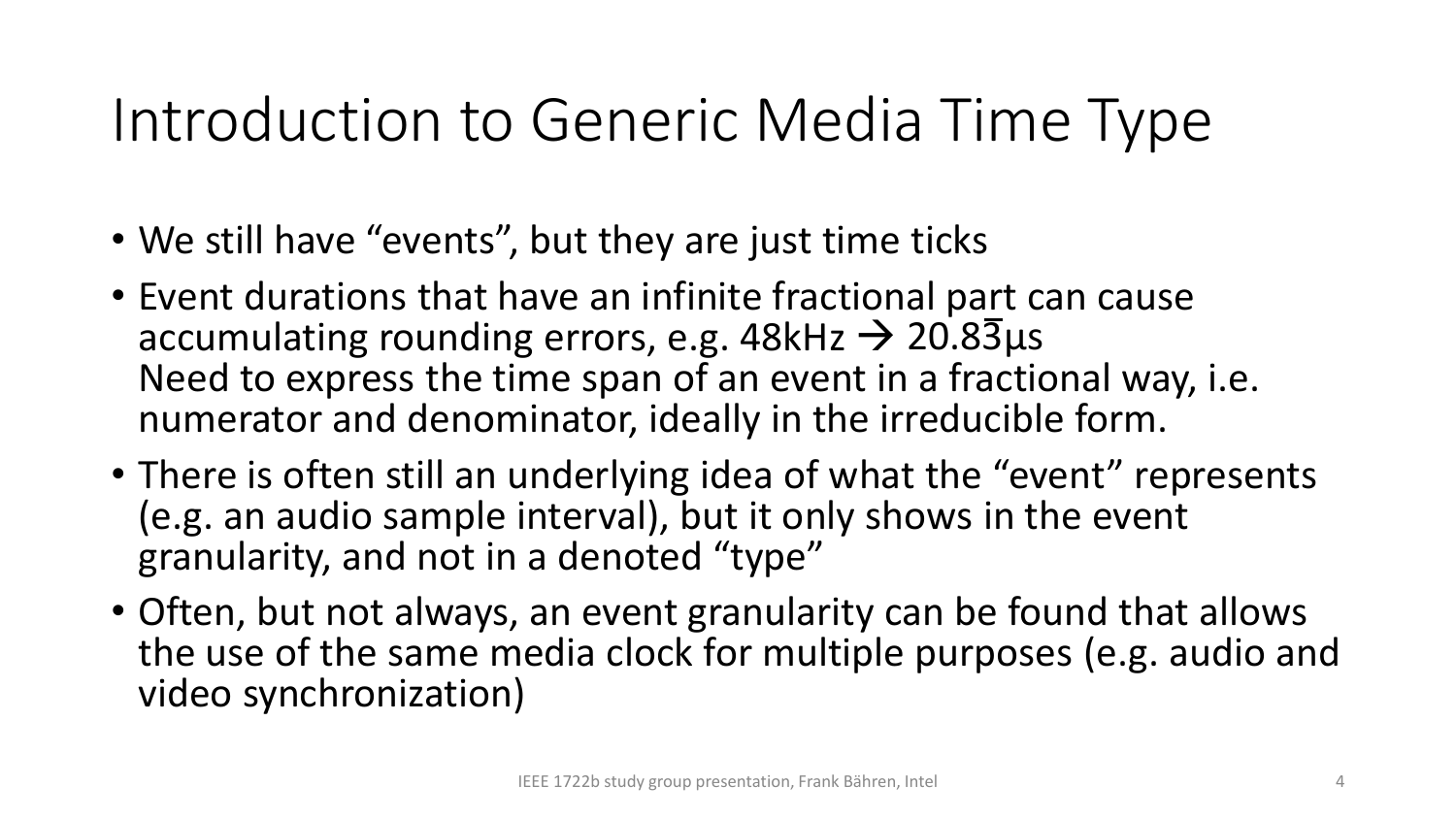### Introduction to Absolute Media Time (1)

- Instead of having only PTP-related time stamps in a CRF PDU, have one or more tuples of (PTP time stamp, media time stamp), both in absolute time
- Upon initialization/reset, CRF Listeners take first received media time stamp and pin this as local reference, only looking at the subsequent increments  $\rightarrow$  The origin (t<sub>o</sub> where media time value = 0) doesn't really matter
- You can ignore/miss multiple intermediate PDUs and are still able to maintain PTP<->media clock relation
	- Maximum time span between PDUs that have to be received & processed is determined by phase error requirement
- Might require epoch version field rather than simple MR toggle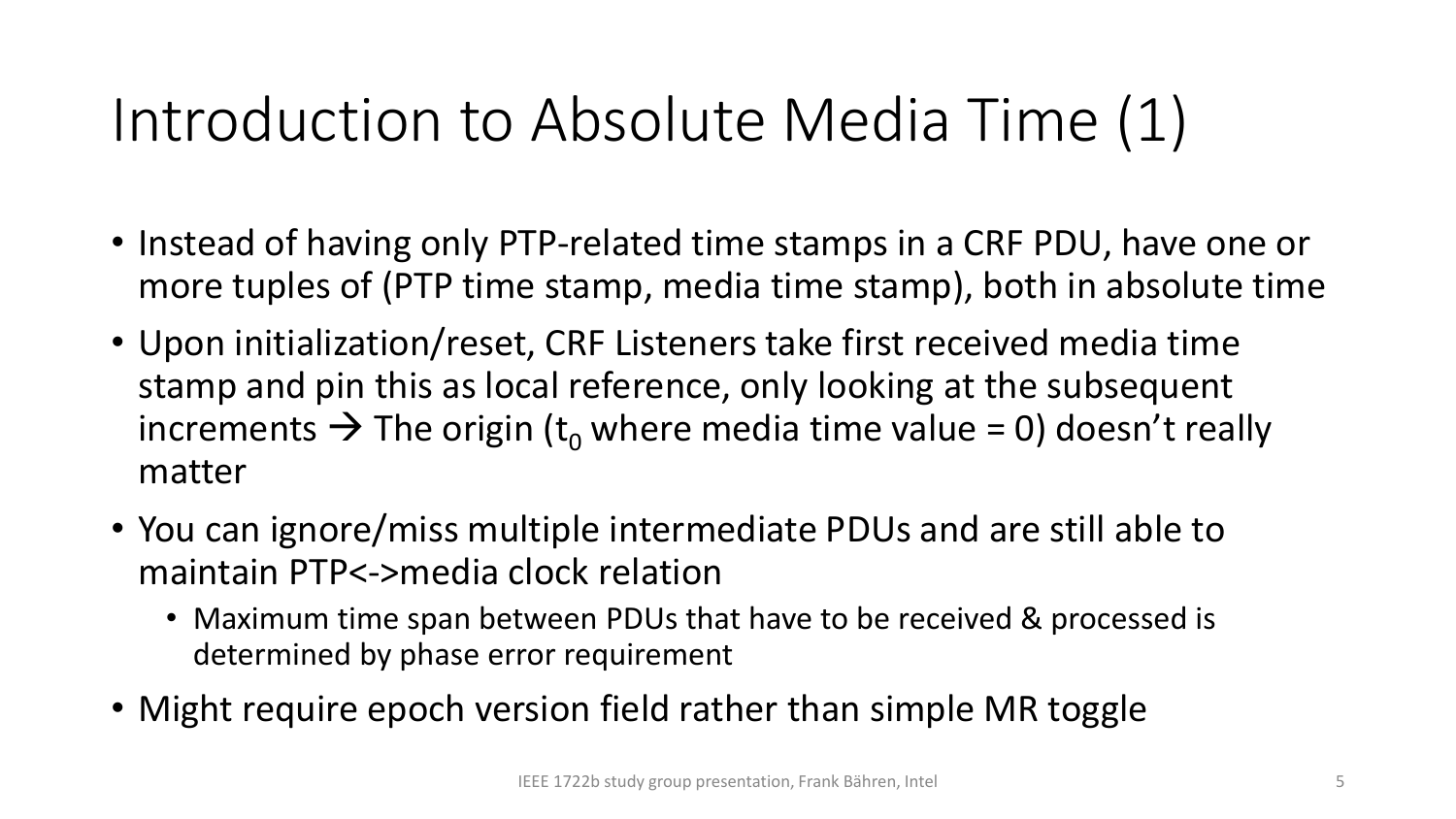